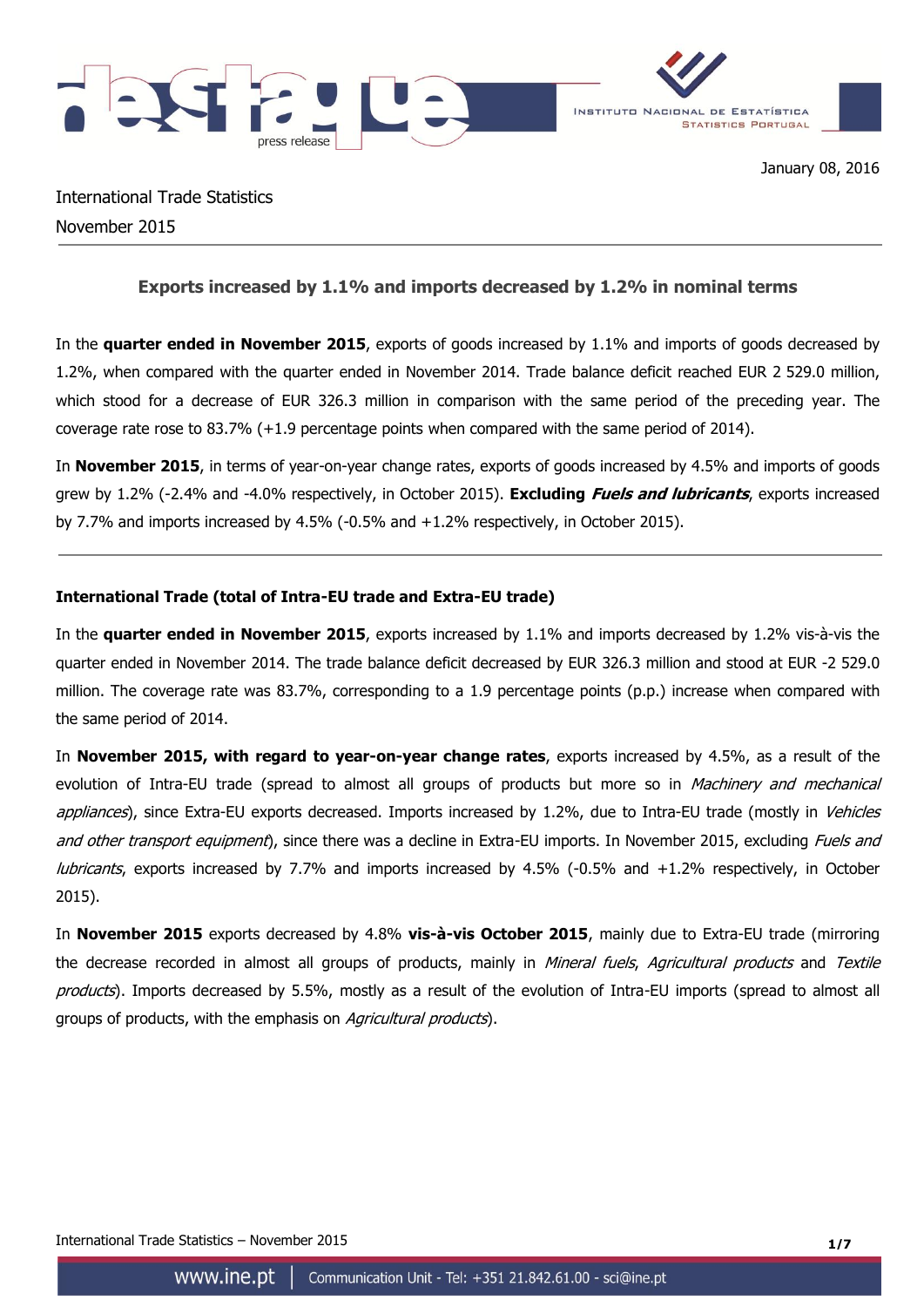# press release GLOBAL DATA



| <b>GLOBAL DATA</b>             | <b>€ Million</b> | <b>GROWTH</b><br><b>RATE</b>      |               |
|--------------------------------|------------------|-----------------------------------|---------------|
|                                |                  | SEP 14 to NOV 14 SEP 15 to NOV 15 | $\frac{0}{0}$ |
| <b>INTERNATIONAL</b>           |                  |                                   |               |
| Exports (FOB)                  | 12 825.2         | 12 961.0                          | 1.1           |
| Imports (CIF)                  | 15 680.5         | 15 490.0                          | $-1.2$        |
| <b>Trade Balance</b>           | $-2855.3$        | $-2529.0$                         |               |
| Coverage rate (%)              | 81.8             | 83.7                              |               |
| <b>INTRA-EU</b>                |                  |                                   |               |
| Exports (FOB)                  | 8 9 64.9         | 9 630.6                           | 7.4           |
| Imports (CIF)                  | 11 935.9         | 11 937.8                          | 0.0           |
| <b>Trade Balance</b>           | $-2971.0$        | $-2307.1$                         |               |
| Coverage rate (%)              | 75.1             | 80.7                              |               |
| <b>EURO ZONE</b>               |                  |                                   |               |
| Exports (FOB)                  | 7 487.4          | 8 0 4 2.5                         | 7.4           |
| Imports (CIF)                  | 10 765.8         | 10 816.0                          | 0.5           |
| <b>Trade Balance</b>           | $-3278.4$        | $-2773.5$                         |               |
| Coverage rate (%)              | 69.5             | 74.4                              |               |
| <b>EXTRA-EU</b>                |                  |                                   |               |
| Exports (FOB)                  | 3 860.3          | 3 3 3 0 . 3                       | $-13.7$       |
| Imports (CIF)                  | 3 744.6          | 3 5 5 2.2                         | $-5.1$        |
| <b>Trade Balance</b>           | 115.7            | $-221.9$                          |               |
| Coverage rate (%)              | 103.1            | 93.8                              |               |
| EXCLUDING FUELS AND LUBRICANTS |                  |                                   |               |
| Exports (FOB)                  | 3 3 2 4 .8       | 2 9 2 7.4                         | $-12.0$       |
| Imports (CIF)                  | 1 865.3          | 2 190.9                           | 17.5          |
| <b>Trade Balance</b>           | 1 459.5          | 736.5                             |               |
| Coverage rate (%)              | 178.2            | 133.6                             |               |

# **Intra-EU trade**

In the **quarter ended in November 2015**, Intra-EU exports increased by 7.4% and imports recorded a null rate of change, **vis-à-vis the quarter ended in November 2014**, with a corresponding coverage rate of 80.7% and a deficit of EUR 2 307.1 million.

In **November 2015**, Intra-EU exports increased by 9.3% **vis-à-vis November 2014** (+5.5% in the previous month), mirroring the increases recorded in almost all groups of products, with the emphasis on the increase in Machinery and mechanical appliances (especially Radio-broadcast receivers used in motor vehicles and Parts suitable for use solely or principally with television cameras, reception apparatus for radio-broadcasting or television). Intra-EU imports increased by 1.9% (-2.1% in the previous month), mostly due to the evolution of Vehicles and other transport equipment (mostly Passenger motor cars).

**When compared to the previous month**, Intra-EU exports declined by 2.3% in **November 2015**, an evolution recorded in almost all groups of products, but more so in Machinery and mechanical appliances (mostly Parts suitable for use solely or principally with electric motors and generators, electric generating sets and rotary converters and Electro-thermal coffee or tea makers, for domestic use). Intra-EU imports decreased by 5.7%, reflecting the reduction recorded in almost all groups of products, mostly in Agricultural products (more so in Olive oil and Sunflower seeds, whether or not broken).

International Trade Statistics – November 2015 **2/7**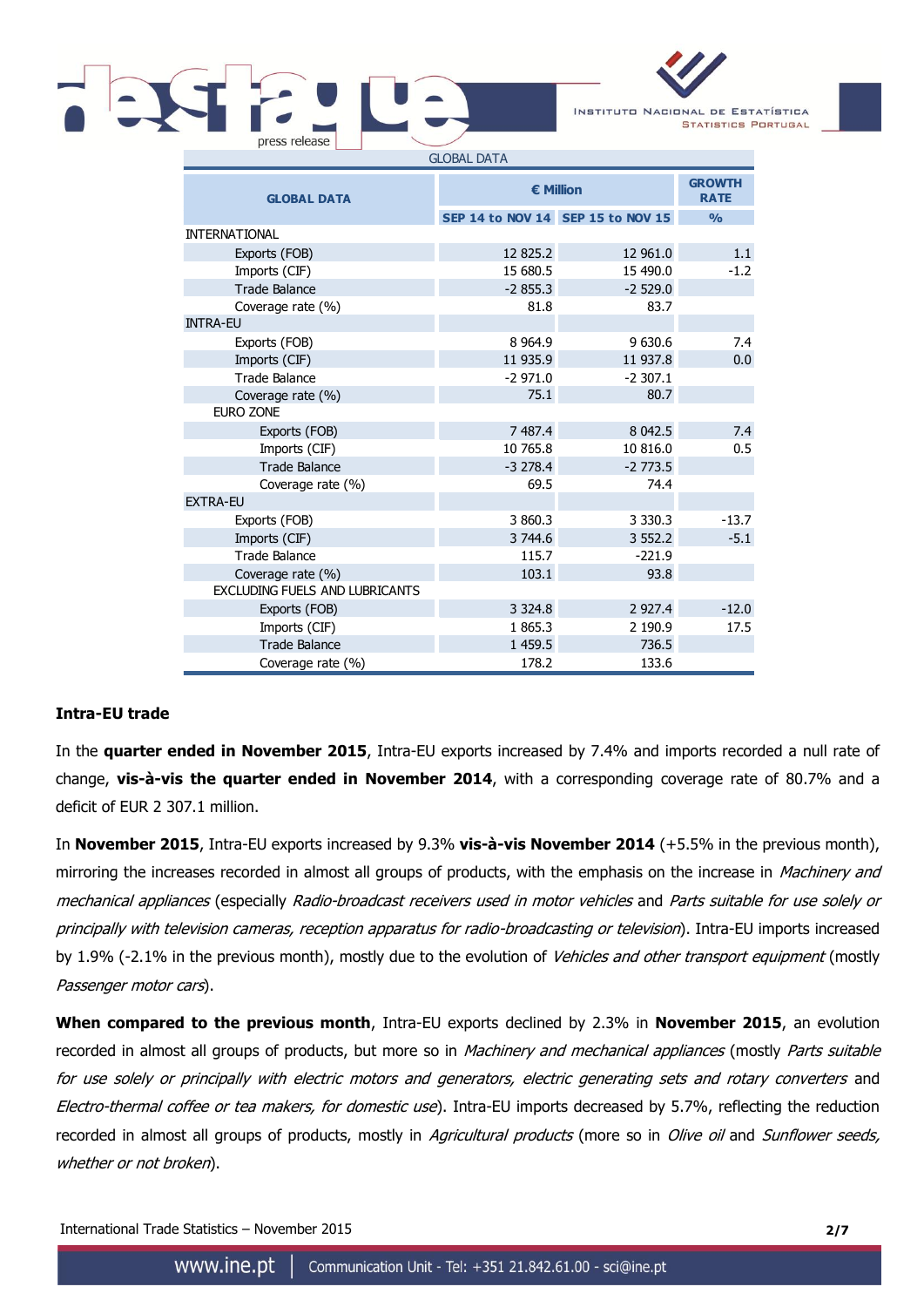



## **Extra-EU trade**

In the **quarter ended in November 2015**, **vis-à-vis the quarter ended in November 2014**, Extra-EU exports decreased by 13.7% and Extra-EU imports decreased by 5.1%, which resulted in a deficit of EUR 221.9 million and a coverage rate of 93.8%. Excluding Fuels and lubricants, Extra-EU exports declined by 12.0% and imports increased by 17.5%. Extra-EU trade balance excluding these types of products accounted for a EUR 736.5 million surplus, which corresponded to a coverage rate of 133.6%.

In **November 2015**, exports to Third Countries decreased by 7.6% **in comparison with November 2014** (-18.9% in the previous month), mostly reflecting the performance of Mineral fuels (more so Fuel oils and Motor spirit), Base metals (namely *Bars and rods, of iron or non-alloy steel*) and *Agricultural products*. Extra-EU imports decreased by 1.0% (-9.9% in the previous month), essentially due to Mineral fuels (especially Petroleum oils and oils obtained from bituminous minerals, crude and Fuel oils).

In **November 2015**, Extra-EU exports decreased by 11.6% **vis-à-vis October 2015**, an evolution spread to almost all groups of products, highlighting the contributions of Mineral fuels (mainly Jet fuel, Motor spirit and Gas oils of petroleum), Agricultural products (especially Frozen boneless meat of domestic swine) and Textiles materials (namely Twine, cordage, ropes and cables of nylon). Imports from Extra-EU countries decreased by 4.7%, mostly due to Mineral fuels (more so in Petroleum oils and oils obtained from bituminous minerals, crude).

The reduction recorded in Extra-EU imports of *Mineral fuels* resulted from the decreasing trend of crude prices which, in November 2015, recorded the lowest price since May 2009, in spite of the increase of imported quantities.

International Trade Statistics – November 2015 **3/7**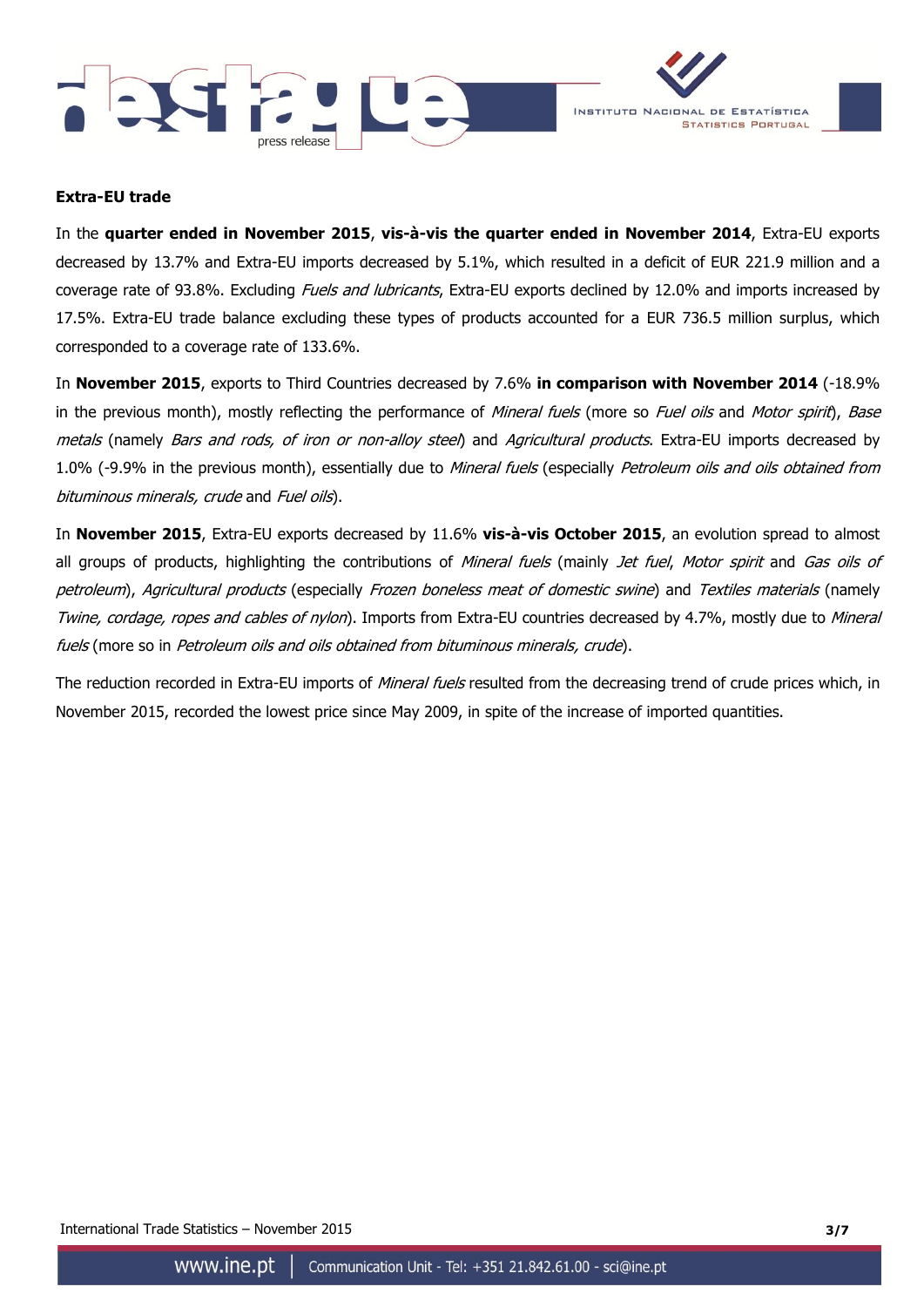



| .<br>--------    |                    |         |                      |                           |                  |         |                    |                           |                    |               |                    |                           |
|------------------|--------------------|---------|----------------------|---------------------------|------------------|---------|--------------------|---------------------------|--------------------|---------------|--------------------|---------------------------|
|                  |                    |         | <b>INTERNATIONAL</b> |                           |                  |         | <b>INTRA-EU</b>    |                           | <b>EXTRA-EU</b>    |               |                    |                           |
|                  | $\epsilon$ Million |         | <b>GROWTH RATE</b>   |                           | <b>€ Million</b> |         | <b>GROWTH RATE</b> |                           | $\epsilon$ Million |               | <b>GROWTH RATE</b> |                           |
| <b>MONTH</b>     |                    |         |                      | $\frac{0}{0}$             |                  |         |                    | O/2                       |                    | $\frac{O}{O}$ |                    |                           |
|                  | 2014               | 2015    | Year-on-<br>year     | <b>Month-to-</b><br>month | 2014             | 2015    | Year-on-<br>year   | <b>Month-to-</b><br>month | 2014               | 2015          | Year-on-<br>year   | <b>Month-to-</b><br>month |
| <b>TOTAL</b>     | 48 105             | 46 208  |                      |                           | 34 099           | 33 686  |                    |                           | 14 006             | 12522         |                    |                           |
| <b>JANUARY</b>   | 3 9 2 0            | 3788    | $-3.4$               | 2.4                       | 2868             | 2812    | $-2.0$             | 10.4                      | 1 0 5 2            | 976           | $-7.2$             | $-15.2$                   |
| <b>FEBRUARY</b>  | 3817               | 3 9 7 3 | 4.1                  | 4.9                       | 2 7 6 1          | 2 9 3 8 | 6.4                | 4.5                       | 1056               | 1 0 3 4       | $-2.0$             | 6.0                       |
| <b>MARCH</b>     | 3 9 4 8            | 4 4 0 8 | 11.7                 | 11.0                      | 2843             | 3 1 8 3 | 12.0               | 8.4                       | 1 1 0 5            | 1 2 2 4       | 10.8               | 18.4                      |
| <b>APRIL</b>     | 3887               | 4 2 5 8 | 9.5                  | $-3.4$                    | 2 8 0 5          | 3 0 8 5 | 10.0               | $-3.1$                    | 1 0 8 2            | 1 1 7 3       | 8.4                | $-4.2$                    |
| MAY              | 4 0 9 7            | 4 2 5 1 | 3.8                  | $-0.2$                    | 2 9 2 7          | 3 1 1 5 | 6.4                | 1.0                       | 1 1 7 0            | 1 1 3 6       | $-2.9$             | $-3.1$                    |
| <b>JUNE</b>      | 4 1 9 2            | 4 5 5 5 | 8.7                  | 7.1                       | 3 0 0 3          | 3 2 7 8 | 9.1                | 5.2                       | 1 1 8 9            | 1 277         | 7.4                | 12.4                      |
| <b>JULY</b>      | 4 4 8 1            | 4 6 9 6 | 4.8                  | 3.1                       | 3 197            | 3 3 7 7 | 5.6                | 3.0                       | 1 2 8 3            | 1 3 2 0       | 2.8                | 3.3                       |
| <b>AUGUST</b>    | 3 2 3 9            | 3 3 1 9 | 2.5                  | $-29.3$                   | 2 1 8 1          | 2 2 6 7 | 3.9                | $-32.9$                   | 1 0 5 8            | 1 0 5 2       | $-0.6$             | $-20.3$                   |
| <b>SEPTEMBER</b> | 4 0 7 6            | 4 1 3 9 | 1.5                  | 24.7                      | 2897             | 3 1 1 6 | 7.6                | 37.5                      | 1 1 7 9            | 1 0 2 3       | $-13.3$            | $-2.7$                    |
| <b>OCTOBER</b>   | 4 6 31             | 4 5 1 9 | $-2.4$               | 9.2                       | 3 1 2 1          | 3 2 9 4 | 5.5                | 5.7                       | 1 509              | 1 2 2 5       | $-18.9$            | 19.7                      |
| <b>NOVEMBER</b>  | 4 1 1 8            | 4 3 0 3 | 4.5                  | $-4.8$                    | 2 946            | 3 2 2 0 | 9.3                | $-2.3$                    | 1 1 7 2            | 1 0 8 3       | $-7.6$             | $-11.6$                   |
| <b>DECEMBER</b>  | 3699               |         |                      |                           | 2 547            |         |                    |                           | 1 1 5 1            |               |                    |                           |



International Trade Statistics – November 2015 **4/7**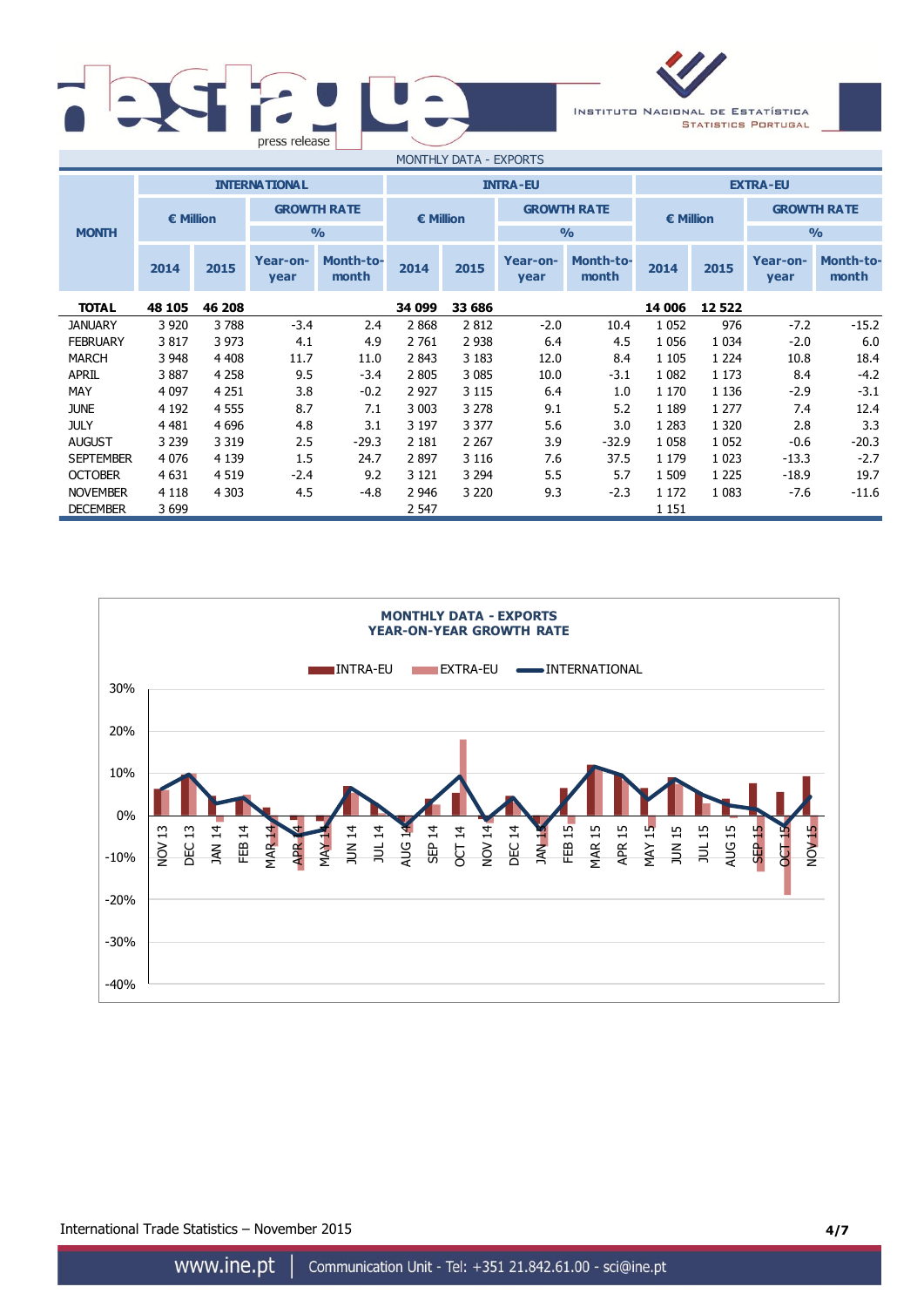

| <b>MONTHLY DATA - IMPORTS</b> |                      |                    |                  |                           |         |                    |                  |                           |         |                    |                  |                           |
|-------------------------------|----------------------|--------------------|------------------|---------------------------|---------|--------------------|------------------|---------------------------|---------|--------------------|------------------|---------------------------|
|                               | <b>INTERNATIONAL</b> |                    |                  | <b>INTRA-EU</b>           |         |                    |                  | <b>EXTRA-EU</b>           |         |                    |                  |                           |
| € Million                     |                      | <b>GROWTH RATE</b> |                  | <b>€ Million</b>          |         | <b>GROWTH RATE</b> |                  | € Million                 |         | <b>GROWTH RATE</b> |                  |                           |
| <b>MONTH</b>                  |                      |                    |                  | O/2                       |         |                    |                  | $\frac{0}{0}$             |         |                    | $\frac{O}{O}$    |                           |
|                               | 2014                 | 2015               | Year-on-<br>year | <b>Month-to-</b><br>month | 2014    | 2015               | Year-on-<br>year | <b>Month-to-</b><br>month | 2014    | 2015               | Year-on-<br>year | <b>Month-to-</b><br>month |
| <b>TOTAL</b>                  | 58 976               | 55 335             |                  |                           | 44 102  | 42 232             |                  |                           | 14874   | 13 102             |                  |                           |
| <b>JANUARY</b>                | 4 9 1 2              | 4 4 2 1            | $-10.0$          | $-7.0$                    | 3 474   | 3 3 9 2            | $-2.4$           | $-5.7$                    | 1 4 3 7 | 1 0 2 9            | $-28.4$          | $-11.1$                   |
| <b>FEBRUARY</b>               | 4 6 4 5              | 4 4 8 0            | $-3.6$           | 1.3                       | 3 5 2 5 | 3 5 4 5            | 0.6              | 4.5                       | 1 1 1 9 | 935                | $-16.5$          | $-9.2$                    |
| <b>MARCH</b>                  | 4 7 5 0              | 5 3 1 5            | 11.9             | 18.7                      | 3770    | 4 1 3 0            | 9.6              | 16.5                      | 981     | 1 1 8 5            | 20.9             | 26.9                      |
| <b>APRIL</b>                  | 4 5 44               | 5 2 4 3            | 15.4             | $-1.4$                    | 3 5 7 6 | 3 9 7 5            | 11.2             | $-3.7$                    | 968     | 1 2 6 7            | 30.9             | 6.9                       |
| MAY                           | 5 0 23               | 5 3 5 2            | 6.6              | 2.1                       | 3692    | 3884               | 5.2              | $-2.3$                    | 1 3 3 1 | 1 4 6 8            | 10.3             | 15.8                      |
| <b>JUNE</b>                   | 5 0 6 6              | 5 4 1 1            | 6.8              | 1.1                       | 3 607   | 4 1 4 7            | 15.0             | 6.8                       | 1 4 5 9 | 1 2 6 4            | $-13.4$          | $-13.9$                   |
| <b>JULY</b>                   | 5 4 5 4              | 5410               | $-0.8$           | 0.0                       | 3 9 5 2 | 4 1 2 6            | 4.4              | $-0.5$                    | 1 5 0 1 | 1 2 8 3            | $-14.5$          | 1.5                       |
| <b>AUGUST</b>                 | 4 1 4 9              | 4 2 1 3            | 1.5              | $-22.1$                   | 2 9 7 4 | 3 0 9 4            | 4.1              | $-25.0$                   | 1 1 7 6 | 1 1 1 9            | $-4.8$           | $-12.8$                   |
| <b>SEPTEMBER</b>              | 5 2 3 8              | 5 2 0 5            | $-0.6$           | 23.6                      | 3 957   | 3 974              | 0.4              | 28.4                      | 1 2 8 1 | 1 2 3 1            | $-3.9$           | 10.0                      |
| <b>OCTOBER</b>                | 5 5 0 6              | 5 2 8 6            | $-4.0$           | 1.6                       | 4 1 8 7 | 4 0 9 8            | $-2.1$           | 3.1                       | 1 3 1 9 | 1 1 8 9            | $-9.9$           | $-3.4$                    |
| <b>NOVEMBER</b>               | 4 9 3 7              | 4 9 9 8            | 1.2              | $-5.5$                    | 3792    | 3865               | 1.9              | $-5.7$                    | 1 1 4 5 | 1 1 3 3            | $-1.0$           | $-4.7$                    |
| <b>DECEMBER</b>               | 4 7 5 4              |                    |                  |                           | 3 596   |                    |                  |                           | 1 1 5 7 |                    |                  |                           |



International Trade Statistics – November 2015 **5/7**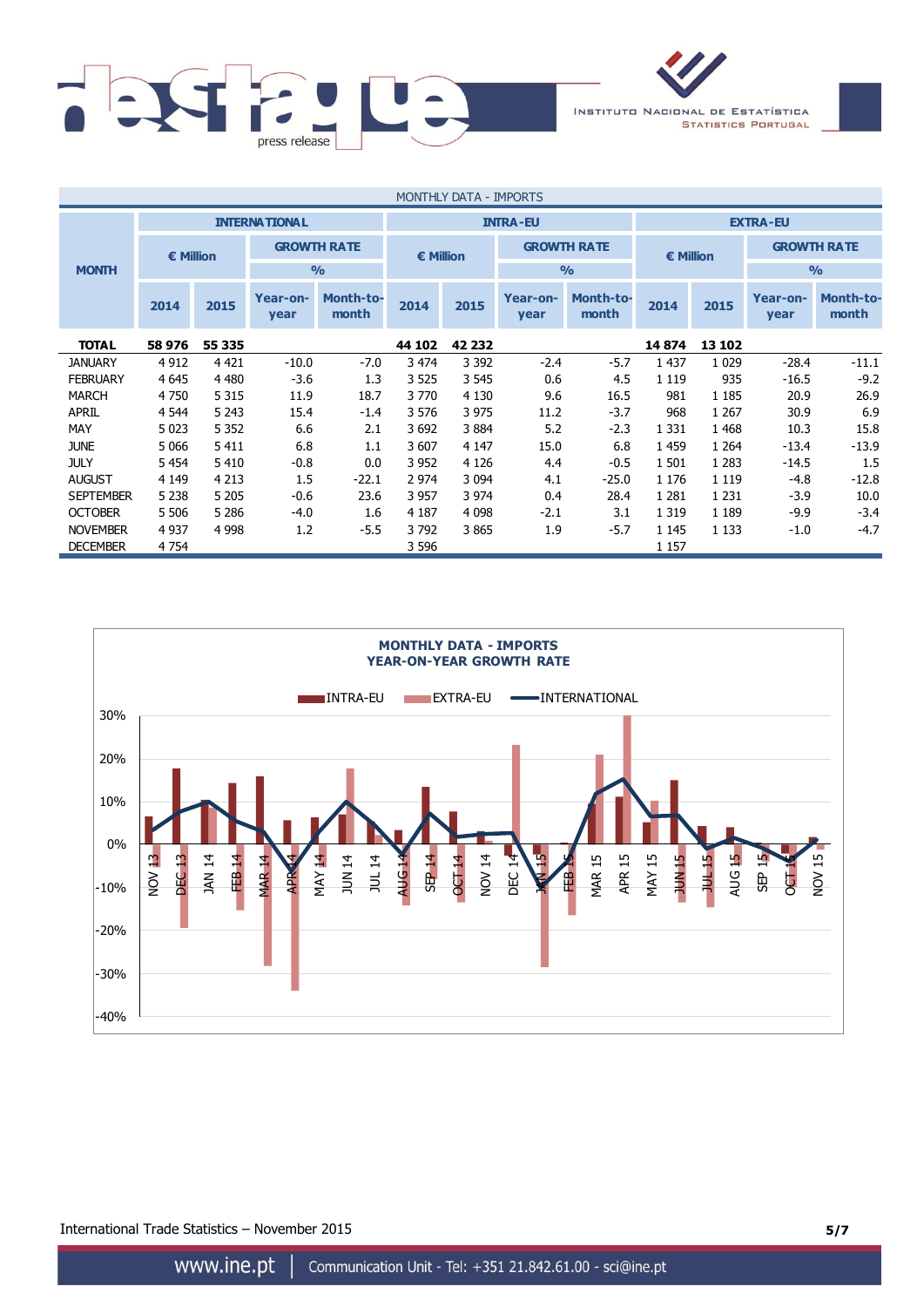



## **Broad Economic Categories**

In the **quarter ended in November 2015,** Transport equipment and accessories (+13.0%) contributed the most for the overall increase recorded in **exports, in comparison with the quarter ended in November 2014**. Fuels and lubricants recorded the highest decrease (-22.8%).

As far as *imports* are concerned, also *Fuels and lubricants* recorded the largest reduction (-28.8%), while the bigger increase occurred in *Transport equipment and accessories* (+12.4%).

| <b>GLOBAL DATA</b>                                    |               |                                      |                              |                |                                      |                              |  |  |  |
|-------------------------------------------------------|---------------|--------------------------------------|------------------------------|----------------|--------------------------------------|------------------------------|--|--|--|
|                                                       |               | <b>INTERNATIONAL</b>                 |                              |                |                                      |                              |  |  |  |
|                                                       |               | <b>EXPORTS</b>                       |                              | <b>IMPORTS</b> |                                      |                              |  |  |  |
| <b>BROAD ECONOMIC CATEGORIES</b>                      |               | € Million                            | <b>GROWTH</b><br><b>RATE</b> | € Million      |                                      | <b>GROWTH</b><br><b>RATE</b> |  |  |  |
|                                                       | <b>NOV 14</b> | SEP 14 to SEP 15 to<br><b>NOV 15</b> | $\frac{9}{6}$                | <b>NOV 14</b>  | SEP 14 to SEP 15 to<br><b>NOV 15</b> | $\frac{9}{0}$                |  |  |  |
|                                                       |               |                                      |                              |                |                                      |                              |  |  |  |
| <b>FOOD AND BEVERAGES</b>                             | 1 5 8 2       | 1 5 6 7                              | $-0.9$                       | 2 0 0 1        | 2 0 7 5                              | 3.7                          |  |  |  |
| PRIMARY                                               | 456           | 488                                  | 7.1                          | 798            | 888                                  | 11.3                         |  |  |  |
| <b>PROCESSED</b>                                      | 1 1 2 6       | 1 0 7 9                              | $-4.2$                       | 1 2 0 4        | 1 1 8 7                              | $-1.4$                       |  |  |  |
| INDUSTRIAL SUPPLIES NOT ELSEWHERE SPECIFIED           | 4 1 4 9       | 4 2 0 5                              | 1.3                          | 4 4 3 0        | 4 5 32                               | 2.3                          |  |  |  |
| PRIMARY                                               | 338           | 296                                  | $-12.3$                      | 456            | 414                                  | $-9.1$                       |  |  |  |
| <b>PROCESSED</b>                                      | 3811          | 3 9 0 8                              | 2.6                          | 3 9 7 4        | 4 1 1 8                              | 3.6                          |  |  |  |
| <b>FUELS AND LUBRICANTS</b>                           | 1 1 0 2       | 851                                  | $-22.8$                      | 2 500          | 1779                                 | $-28.8$                      |  |  |  |
| PRIMARY                                               | 0             | $\mathbf{0}$                         | $-36.4$                      | 1884           | 1 3 8 9                              | $-26.2$                      |  |  |  |
| <b>PROCESSED</b>                                      | 1 1 0 1       | 851                                  | $-22.8$                      | 616            | 389                                  | $-36.8$                      |  |  |  |
| CAPITAL GOODS, AND PARTS AND ACCESSORIES THEREOF (1)  | 1 6 9 3       | 1 703                                | 0.6                          | 2 3 4 5        | 2 3 1 5                              | $-1.3$                       |  |  |  |
| CAPITAL GOODS (EXCEPT TRANSPORT EQUIPMENT)            | 1 0 5 4       | 1 0 2 1                              | $-3.2$                       | 1 4 7 9        | 1418                                 | $-4.1$                       |  |  |  |
| PARTS AND ACCESSORIES                                 | 638           | 682                                  | 6.9                          | 866            | 897                                  | 3.6                          |  |  |  |
| TRANSPORT EQUIPMENT AND PARTS AND ACCESSORIES THEREOF | 1858          | 2 100                                | 13.0                         | 2 0 2 7        | 2 2 7 9                              | 12.4                         |  |  |  |
| PASSENGER MOTOR CARS                                  | 538           | 566                                  | 5.2                          | 719            | 869                                  | 21.0                         |  |  |  |
| <b>OTHER</b>                                          | 231           | 272                                  | 17.9                         | 295            | 340                                  | 15.3                         |  |  |  |
| PARTS AND ACCESSORIES                                 | 1 0 9 0       | 1 2 6 2                              | 15.8                         | 1 0 1 4        | 1 0 7 0                              | 5.5                          |  |  |  |
| CONSUMER GOODS NOT ELSEWHERE SPECIFIED                | 2 4 3 2       | 2 5 2 1                              | 3.7                          | 2 3 7 6        | 2 4 9 9                              | 5.2                          |  |  |  |
| <b>DURABLE</b>                                        | 321           | 341                                  | 6.3                          | 386            | 412                                  | 6.7                          |  |  |  |
| <b>SEMI-DURABLE</b>                                   | 1 3 1 6       | 1 3 4 6                              | 2.3                          | 955            | 998                                  | 4.5                          |  |  |  |
| <b>NON-DURABLE</b>                                    | 795           | 834                                  | 4.9                          | 1 0 3 4        | 1 0 8 9                              | 5.3                          |  |  |  |
| <b>GOODS NOT ELSEWHERE SPECIFIED</b>                  | 9             | 12                                   | 46.2                         | $\overline{2}$ | 11                                   | 422.7                        |  |  |  |
| (1) - EXCEPT TRANSPORT EOUIPMENT                      |               |                                      |                              |                |                                      |                              |  |  |  |

International Trade Statistics – November 2015 **6/7**